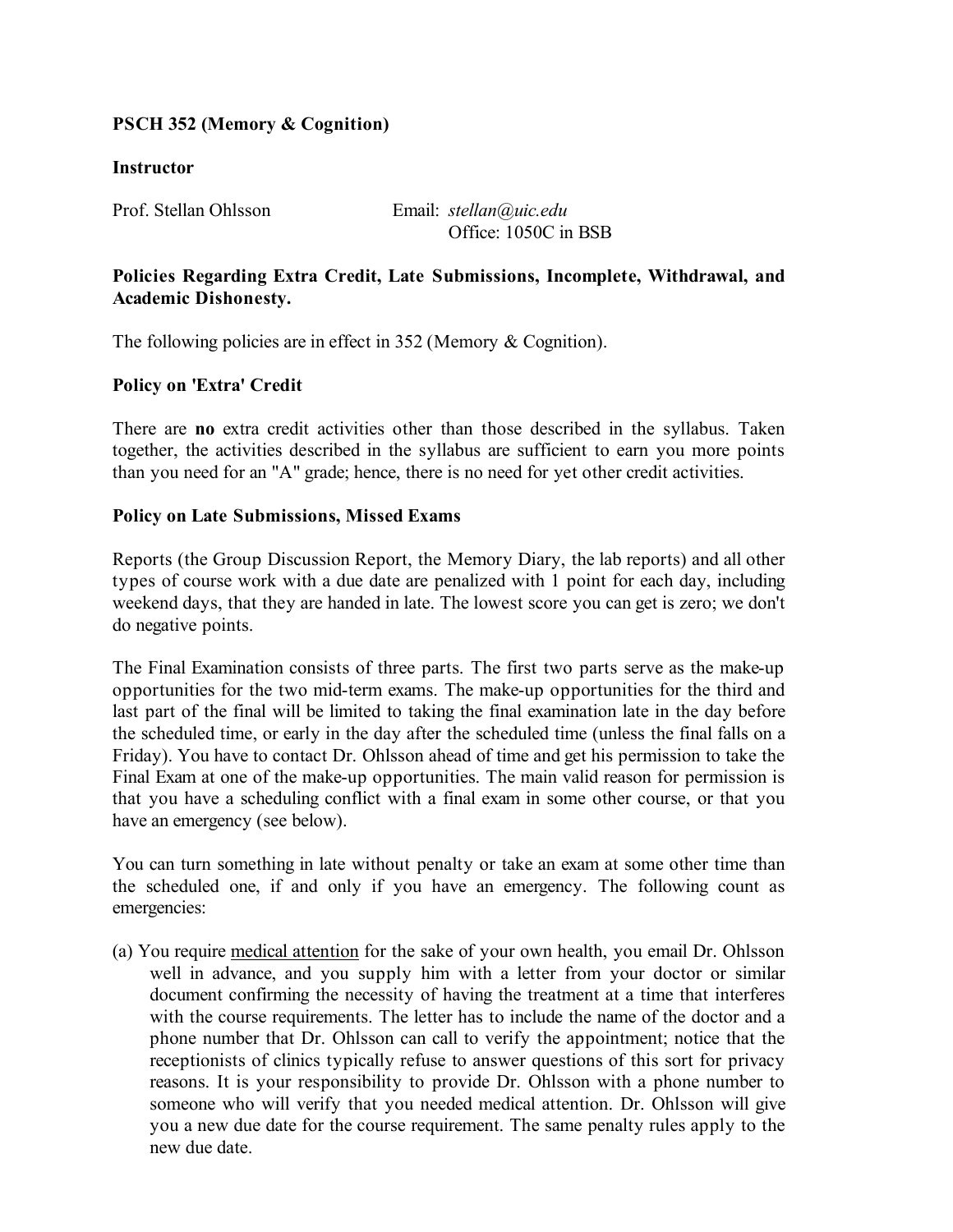- (b) You attend the funeral of a close family member. Same rule applies: You have to email Dr. Ohlsson ahead of time, and supply the name and a phone number to someone at the funeral home who can verify that the funeral is taking place. Dr. Ohlsson will give you a new deadline for the course requirement; the same penalty rules apply to the new deadline.
- (c) You or a member of your immediate family (parents, siblings, spouse, child) experienced an emergency that happened at such a time that you could not tell Dr. Ohlsson ahead of time. As soon as possible afterwards, you must email Dr. Ohlsson and also supply him with a letter from the doctor or some other official confirming the emergency. The letter has to include the name of the doctor or official and a phone number where he or she can be reached to verify. Dr. Ohlsson will give you a new deadline for the course requirement; the same penalty rules apply to the new deadline.
- (d) If you have a scheduling conflict with a religious celebration or practice, if you have followed the UIC policy and reported the potential conflict in the first 10 days of classes, and it is not possible for you to resolve the conflict by handing in the course work early.
- (e) You can take the final examination on an alternative time if you have a scheduling conflict with another final exam and you have emailed Dr. Ohlsson ahead of time and gotten his approval.
- (f) There are no other exceptions to the due dates, exam times and penalty rules. In particular, being arrested by the police, attending a wedding or having booked a vacation flight before the end of finals week do not count as valid reasons for an exception to these rules.

When you get permission to hand in or perform course work late, the permission is not an open-ended license to hand in the course work whenever. Dr. Ohlsson will give you a new due date based on what seems reasonable in the individual case. The same policies and rules then apply to that new due date.

### **Policy on Incomplete**

Dr. Ohlsson will only assign an "I" (Incomplete) grade if (a) the student is on track to at least a passing grade, (b) the student has been struck by an emergency or event beyond his or her control that seriously interferes with his or her academic work over the rest of the semester, (c) the remaining part of the course work is small enough so that it is reasonable that the student can complete it on his or her own, and (d) the student agrees to a specific plan for how to complete the course work, and by what date. If the course work is not completed by the agreed-upon date, Dr. Ohlsson will change the "I" grade to whatever the student's grade would have been, had the "I" grade not been given in the first place.